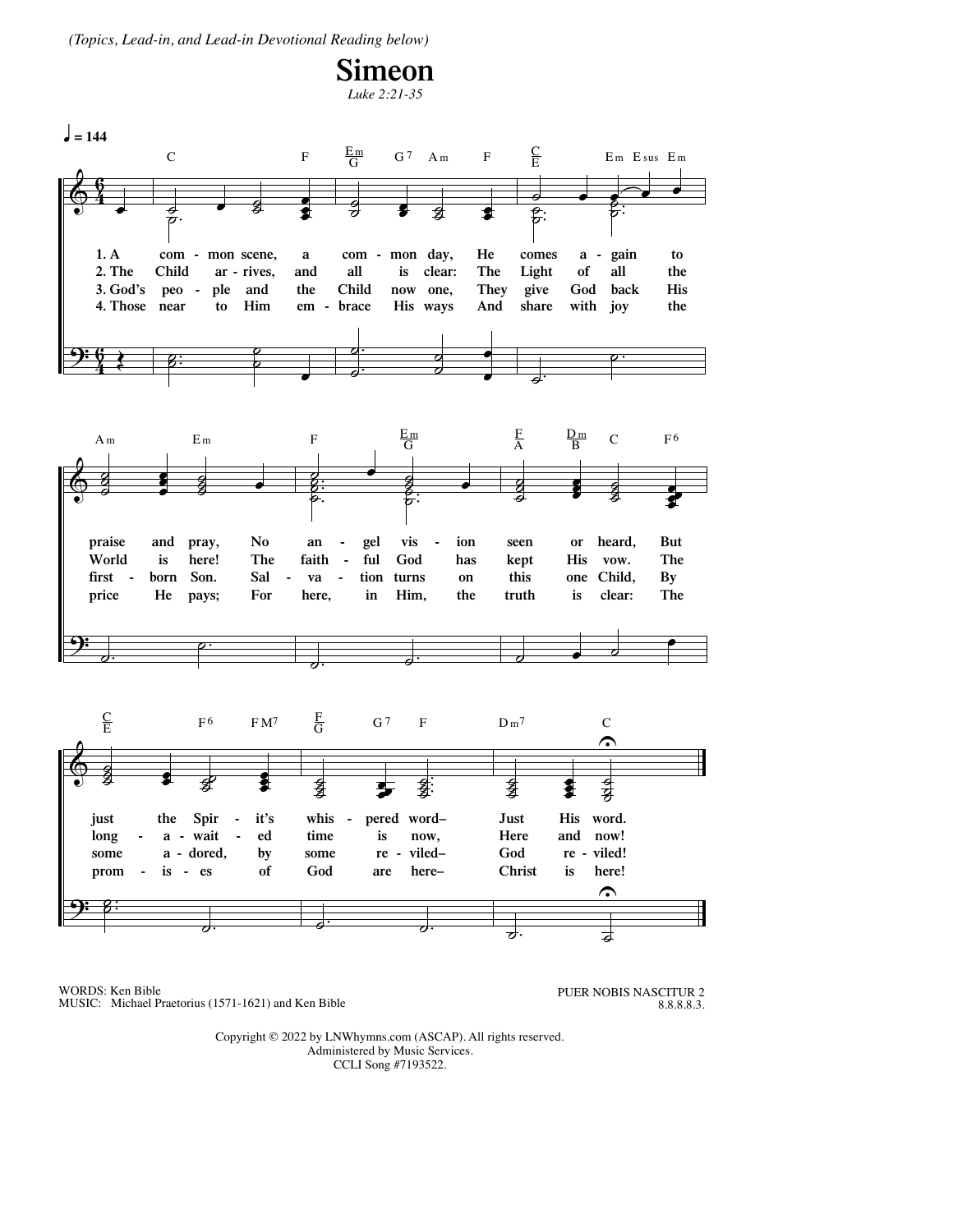TOPICS: Christmas

LEAD-IN: There was a man in Jerusalem whose name was Simeon; and this man was<br>righteous and devout, looking forward to the consolation of Israel; and the<br>Holy Spirit was upon him. And it had been revealed to him by the Ho

## LEAD-IN DEVOTIONAL READING:

## **Simeon** *Luke 2:21-35*

As far as the world around could see, it was an ordinary scene on an ordinary day. Peasant parents had brought their newborn to the temple to do what the law of God required. Jesus had been named on the eighth day, and His circumcision had marked His belonging to God's covenant people. Now, after forty days, they had come to offer a sacrifice for Mary's cleansing (Leviticus 12:6-8) and to present Jesus to God. From the time of the Exodus. when God saved Israel's firstborn sons from the destroying angel, God had claimed every firstborn son as His own (Exodus 13:2, 12; Numbers 3:13; 8:17). Each could be redeemed for five shekels. But since Luke mentions no redemption, it's possible that Jesus was not redeemed. He was likely given back to the Lord for His service, as Samuel had been. Unlike the birth, there was no angel choir, no spectacular vision. But the Holy Spirit faithfully witnessed to the infant Messiah, as He always does: "*When the Counselor comes, whom I will send to you from the Father, the Spirit of truth who goes out from the Father, he will testify about me. He will bring glory to me by taking from what is mine and making it known to you.*" (John 15:26; 16:14, NIV) Already the Spirit had witnessed to Jesus through Elizabeth and the unborn John the Baptist (Luke 1:41-42) and through John's father, Zechariah (Luke 1:67).